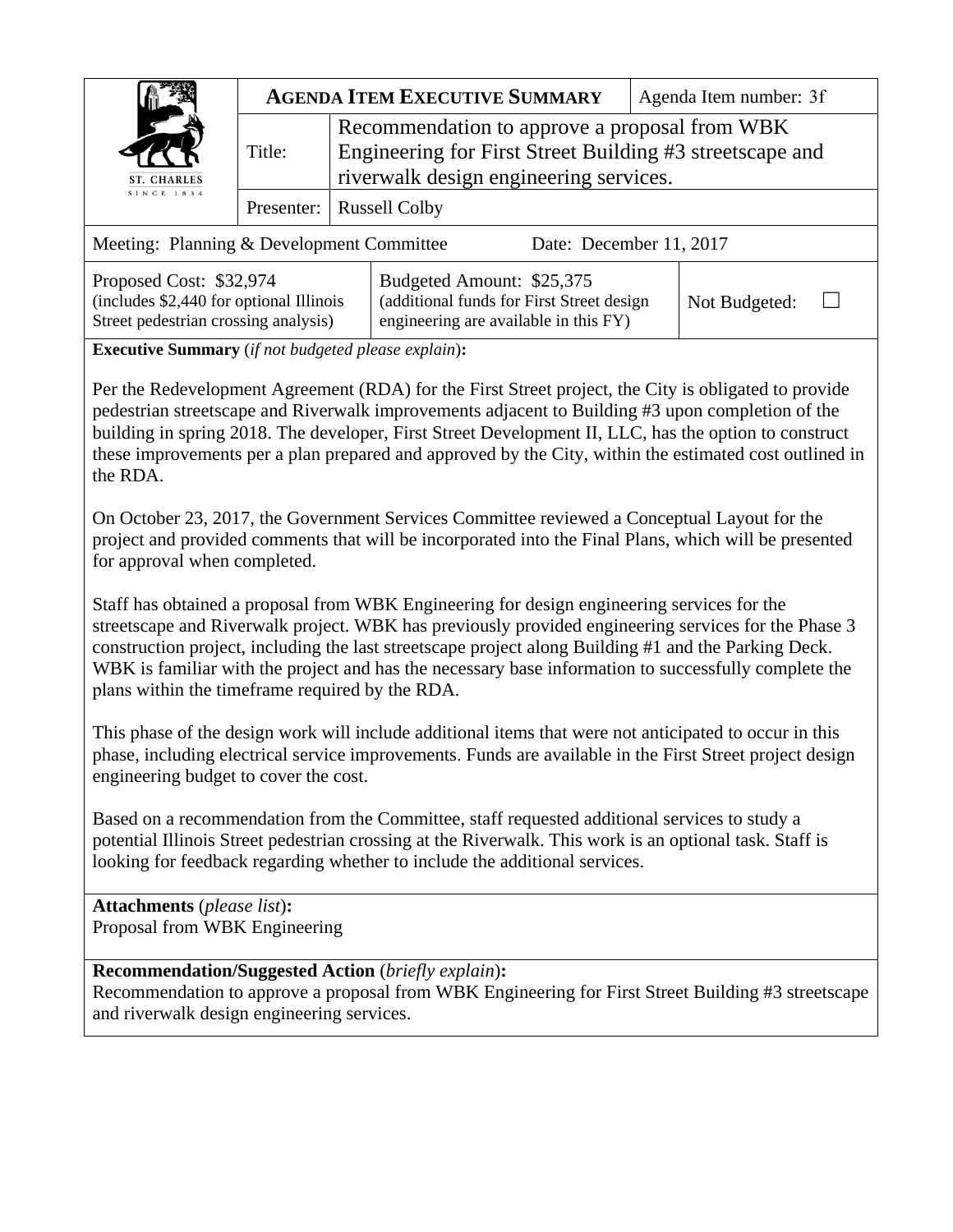# PROJECT PROPOSAL

Riverwalk – Building 3 Site | St. Charles, IL



**December 4, 2017**

Mr. Russell Colby City of St. Charles 2 East Main Street St. Charles, IL 60174

## **Subject: Proposal for Professional Engineering Services St. Charles Riverwalk Building 3 Site Improvements**

Dear Mr. Colby:

WBK Engineering, LLC (WBK) is pleased to provide this proposal to the City of St. Charles for professional engineering services for the St. Charles Riverwalk, Building no. 3 site improvements. WBK looks forward to the opportunity to assist the City of St. Charles on the design engineering and final engineering plan preparation for this project. Included below is our understanding of the assignment, scope of services, project assumptions, and estimate of fee.

## **UNDERSTANDING OF THE ASSIGNMENT**

Building no. 3 of the Riverwalk development is presently under construction. The site is generally located immediately north of Illinois Street between the Fox River and First Street. The construction of Building no. 3 will require the construction of site improvements on the east and south sides of the building. The site improvements will include concrete sidewalk, brick paver areas, concrete retaining wall to accommodate a future stairway, pedestrian lighting, ornamental trees and ground plantings as shown on the attached Concept Design plan. A pedestrian railing will be provided on the existing river wall. The north curb and gutter of Illinois Street adjacent to the site may require removal and replacement for the project. An investigation of the feasibility of providing a pedestrian crosswalk across Illinois Street near the west end of the Fox River Bridge will be performed and recommendation made to the City of St. Charles. Utility improvements, adjustments or relocations are not anticipated for the project. We understand that a St. Charles Stormwater Management permit will not be required for the project nor will permits be required from the Army Corps of Engineers, Illinois Department of Natural Resources or Kane-DuPage Soil and Water Conservation District. It is anticipated that construction will occur in year 2018.

### **SCOPE OF SERVICES**

## **EARLY COORDINATION AND DATA COLLECTION**

WBK will perform a review of existing data prior to the project initiation meeting to get familiar with existing data to be used in preparation of the final construction plans.

> **WBK Engineering, LLC** WBKEngineering.com



**St. Charles Office** 116 West Main Street, Suite 201 St. Charles, IL 60174 630.443.7755

**Aurora Office** 8 East Galena Boulevard, Suite 402 Aurora, IL 60506 630.701.2245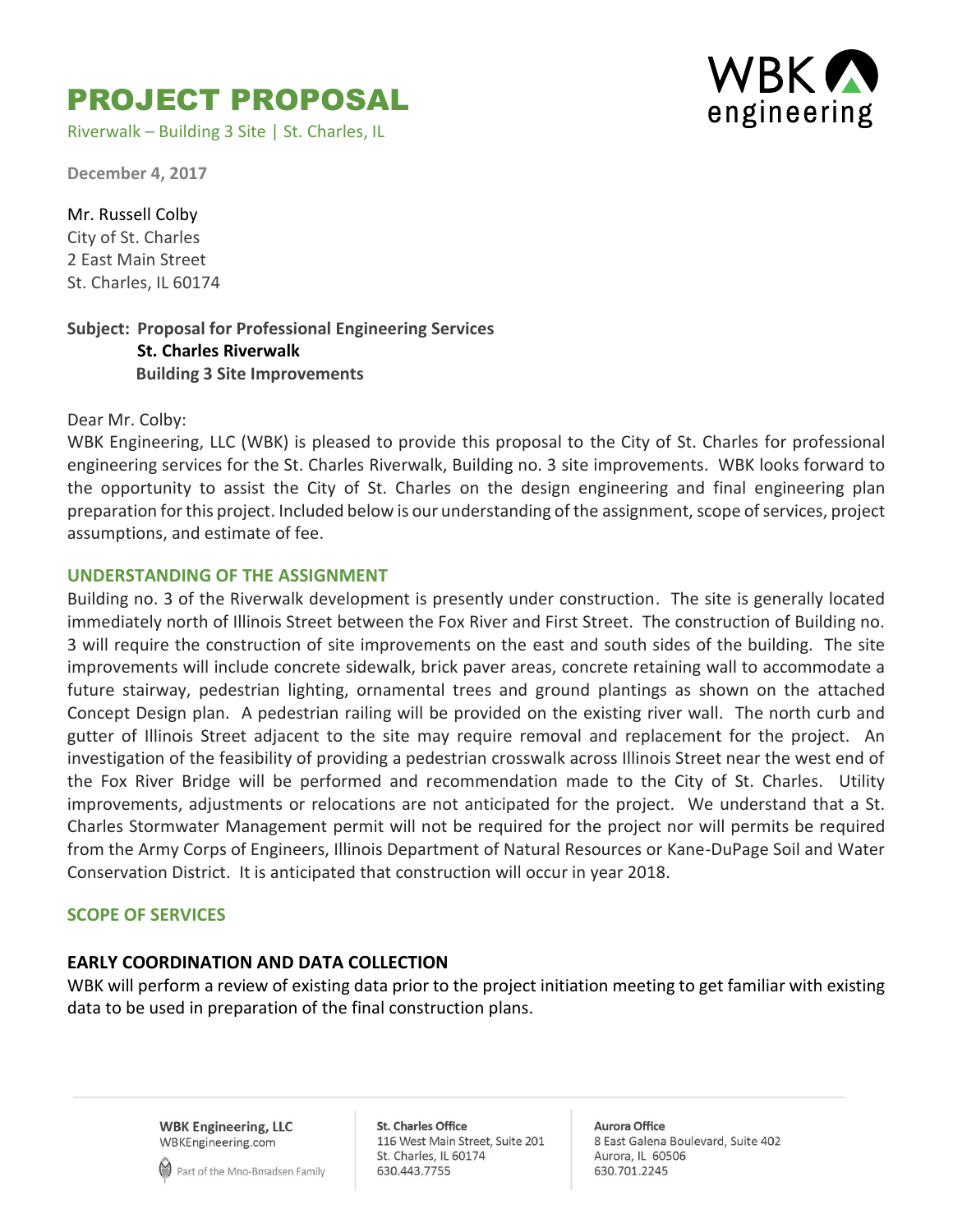An investigation of the project site will be made to familiarize the design team with the context of the project and to identify site constraints and opportunities, topographic data and existing drainage conditions.

## **UTILITY COORDINATION**

WBK will endeavor to locate and depict all known and responsive utilities within the project limits. We will request a design stage locate from JULIE including introduction letters, project location map and follow up phone calls as necessary. We will coordinate with St. Charles utilities directly or through our Public Works contact for the City. All known and identified utilities will be incorporated into the final design documents.

## **FINAL ENGINEERING PLANS**

WBK will prepare final engineering plans for the proposed site improvements based on the concept plan previously developed for the project and attached hereto. Engineering plans will be prepared for construction by the project developer. The final engineering plan set is anticipated to include:

| SHEET |                                             | <b>NO. OF SHEETS</b> |
|-------|---------------------------------------------|----------------------|
|       | <b>CIVIL PLANS</b>                          |                      |
|       | 1. Title, Index of Sheets, Summary of       | 2                    |
|       | Quantities, State Standards, General        |                      |
|       | Notes and Benchmarks                        |                      |
|       | 2. Existing Conditions & Removals           | 1                    |
|       | 3. Site Plan, Lighting & SESC Plan          | 1                    |
| 4.    | <b>Grading &amp; Utility Plan</b>           | $1 - 2$              |
|       | 5. Construction and SFSC details            | 2                    |
|       | 6. Landscape Plans and Details              | $\mathfrak z$        |
|       | <b>STRUCTURAL PLANS</b>                     |                      |
|       | 7. Retaining Wall Plan and Elevation & Wall |                      |
|       | Railing                                     |                      |
|       |                                             | 10-11                |

As part of this task WBK will prepare all structural calculations for the proposed retaining wall at the future stairway location. These calculations will undergo an internal review and QC check prior to finalization of construction documents.

WBK will perform an investigation of the feasibility of providing a pedestrian crosswalk across Illinois Street near the west end of the Fox River Bridge and will provide a recommendation to the City of St. Charles. The investigation will include:

- a. Site visit for observations
- b. Sight distance calculation
- c. Review of street geometry and existing traffic volumes
- d. Review of traffic signal timing and interconnectivity
- e. Review of similar crossings in the City and City path system
- f. Conceptual sign layout
- g. Recommendation memo

The investigation will not include ADA design or preparation of exhibits.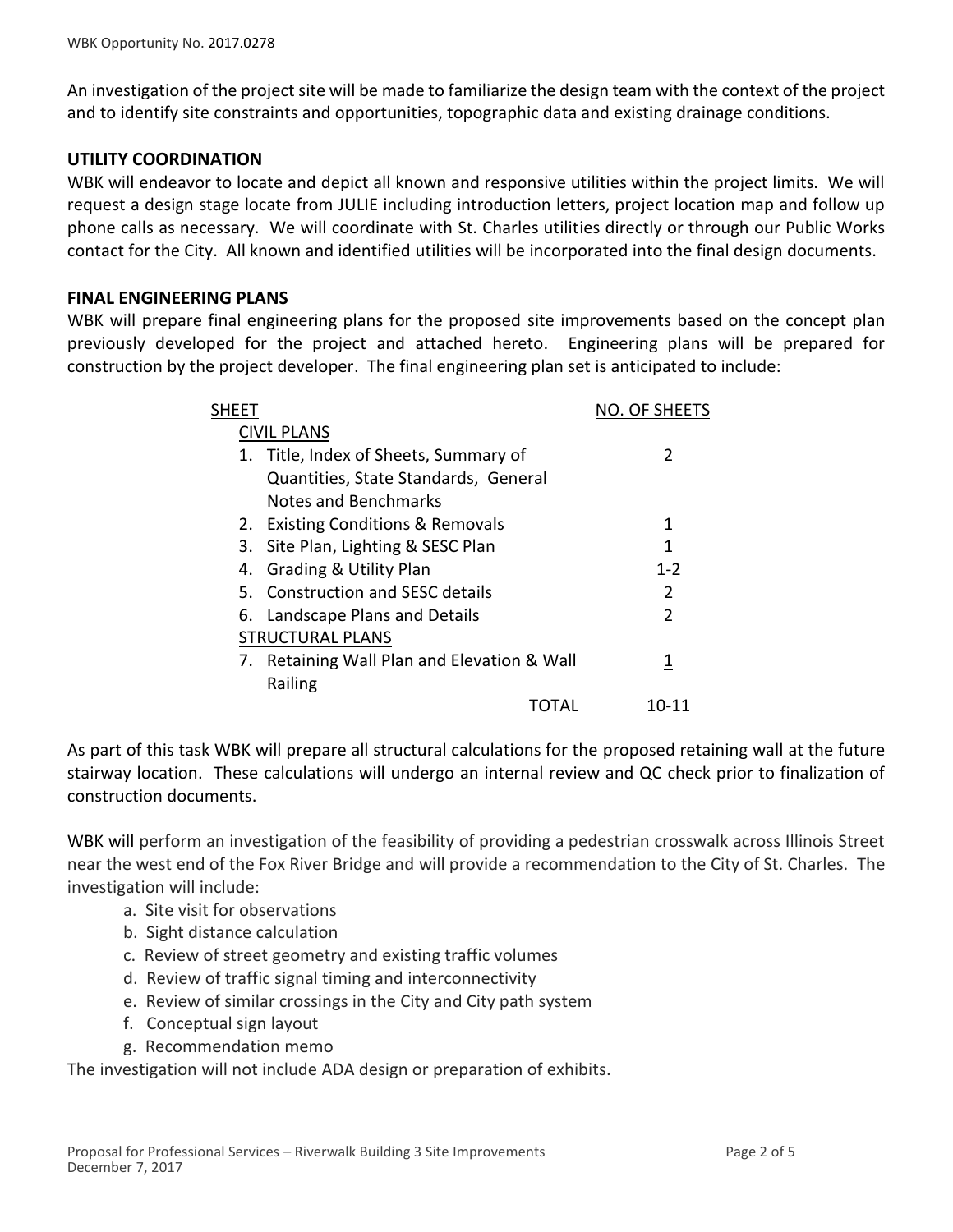WBK will coordinate with the City of St. Charles Electric Department regarding the proposed site lighting and will include lighting locations, conduit layout and lighting details in the plans as provided by the City. Lighting design and photometric analysis are not included in this scope of work.

Included in this task is time to coordinate, assemble & submit Pre-Final and Final Plan Sets (two submittals) for City review and comment. All comments will be reviewed, discussed as necessary and resolved prior to completion of construction documents.

## **QUANTITY CALCULATIONS**

WBK will perform all civil quantities generally in accordance with IDOT standard pay items. Quantities will be utilized for preparation of the opinion of probable cost and will be listed in the plans. We understand that the retaining wall will be bid as a lump sum item and individual wall quantities will not be required.

## **SPECIFICATIONS**

Technical construction specifications will be based upon the "Standard Specifications for Road and Bridge Construction," latest edition adopted by the Illinois Department of Transportation and other engineering standards as appropriate. Required specifications will be included in the final engineering plans. A separate 8 ½" x 11" bidding and specification document will not be included in this project.

## **ENGINEER'S OPINION OF PROBABLE CONSTRUCTION COST**

WBK will prepare a Preliminary Engineer's Opinion of Probable Cost for the final 100% complete construction documents. We will utilize the IDOT database for unit prices as well as our experience with similar local projects.

### **PERMITTING**

We understand that a St. Charles Stormwater Management permit will not be required for the project nor will permits be required from the Army Corps of Engineers, Illinois Department of Natural Resources, Kane-DuPage Soil and Water Conservation District or any other regulatory agency.

### **MEETINGS AND COORDINATION**

We will facilitate and attend meetings as required by the project and requested by the City. Tasks include preparation of an agenda and documentation of major discussion items and conclusions. In an effort to define a reasonable budget the following meetings are included:

- City plan coordination meetings (2 meetings)
- Developer coordination meeting (1 meeting)

Meeting attendance, facilitation and documentation beyond those listed herein can be performed as an additional service to the current scope.

### **PROJECT ASSUMPTIONS**

In preparing this proposal, we have attempted to provide you with a complete package of the engineering services anticipated at this point in time. In doing so, we have made some assumptions which will need to be verified during the engineering process. Any findings which are not consistent with our assumptions may increase the engineering budget for this project. We will thoroughly discuss any such findings with you and negotiate any budget revisions prior to proceeding. Our assumptions are as follows: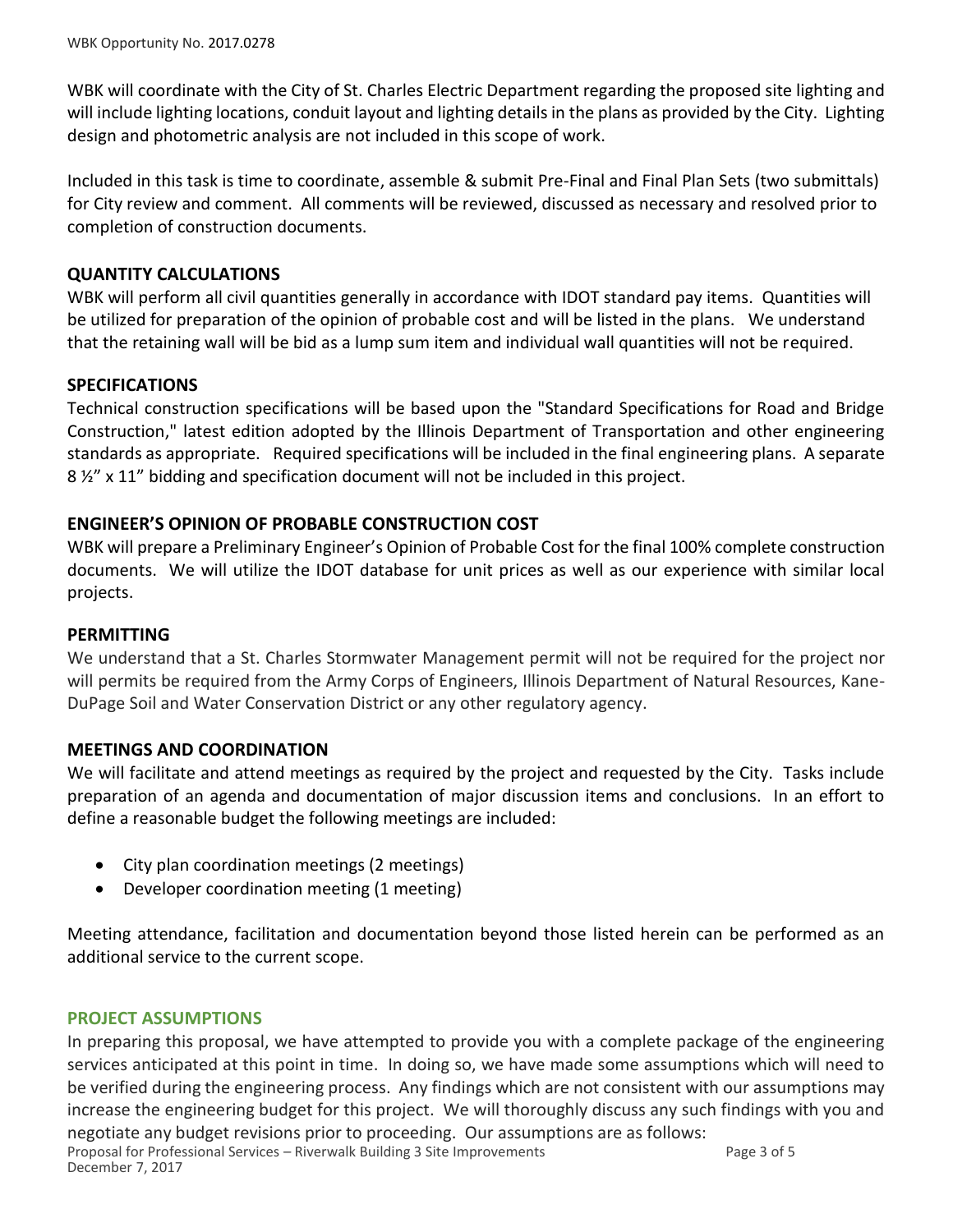- The site was never used for storage of hazardous materials, and therefore the cost of an environmental assessment, mitigation, clean-up and permitting services are not included.
- Supplemental field survey will not be required. Proposed grading will be based upon assumed door openings and elevations. Field conditions to be verified prior to construction.
- There will be no proposed or required modifications to the Illinois Street.
- That geotechnical borings and analysis is not included in this proposal.
- An irrigation plan is not required for the project.
- The project will included the design of the concrete retaining wall at the north end of the project but will not include the design of the associated access stairway to the lower Riverwalk level.
- That a Maintenance of Traffic plan will not be required for the project. Traffic control requirements will be provided using IDOT Standard Traffic Control details and will consist of possible daily lane closures on Illinois Street but will not include any road closure or detour.
- That the preparation of bidding documents is not included in the scope of this agreement.
- Bid Assistance is not included in the scope of this agreement.
- Construction Observation or support of construction activities is not included in the scope of this agreement.
- A pre-bid meeting is not necessary nor included in the scope of services.
- Reimbursable expenses for printing bid sets is not included as it is anticipated the City will issue construction documents as required for the project.

## **ESTIMATE OF FEES**

**T** Due to the nature of the tasks listed in the above Scope of Basic Services, we have provided time and material budgets. The actual amount invoiced will be based on the level of effort required to accomplish the task, but we will not exceed the budget without your prior approval. Our estimated fees are based on the entire Scope of Basic Services being awarded to us. In general, individual tasks cannot be broken out and awarded separately.

| Task #  | <b>Task Name</b>                                 | <b>Fee</b> |
|---------|--------------------------------------------------|------------|
| Task 1  | Early Coordination and Data Collection           | \$310      |
| Task 2  | <b>Utility Coordination</b>                      | \$336      |
| Task 3  | <b>Final Engineering Plans</b>                   | \$24,000   |
| Task 3A | Illinois Street Crosswalk Evaluation             | \$2,440    |
| Task 4  | <b>Quantity Calculations</b>                     | \$1,907    |
| Task 5  | Specifications                                   | \$1,388    |
| Task 6  | Engineer's Opinion of Probable Construction Cost | \$1,237    |
| Task 7  | <b>Meetings and Coordination</b>                 | \$1,356    |
|         |                                                  |            |
|         | <b>TOTAL</b>                                     | \$32,974   |

We propose an hourly Not to Exceed contract amount for the Total value listed above. If accepted, we will to bill you monthly based on the attached Schedule of Charges. We establish our contract in accordance with the attached General Terms and Conditions. These General Terms and Conditions are expressly incorporated into and are made an integral part of this contract for professional services. We reserve the right to increase our fees by five percent (5%) on December 31st of each calendar year.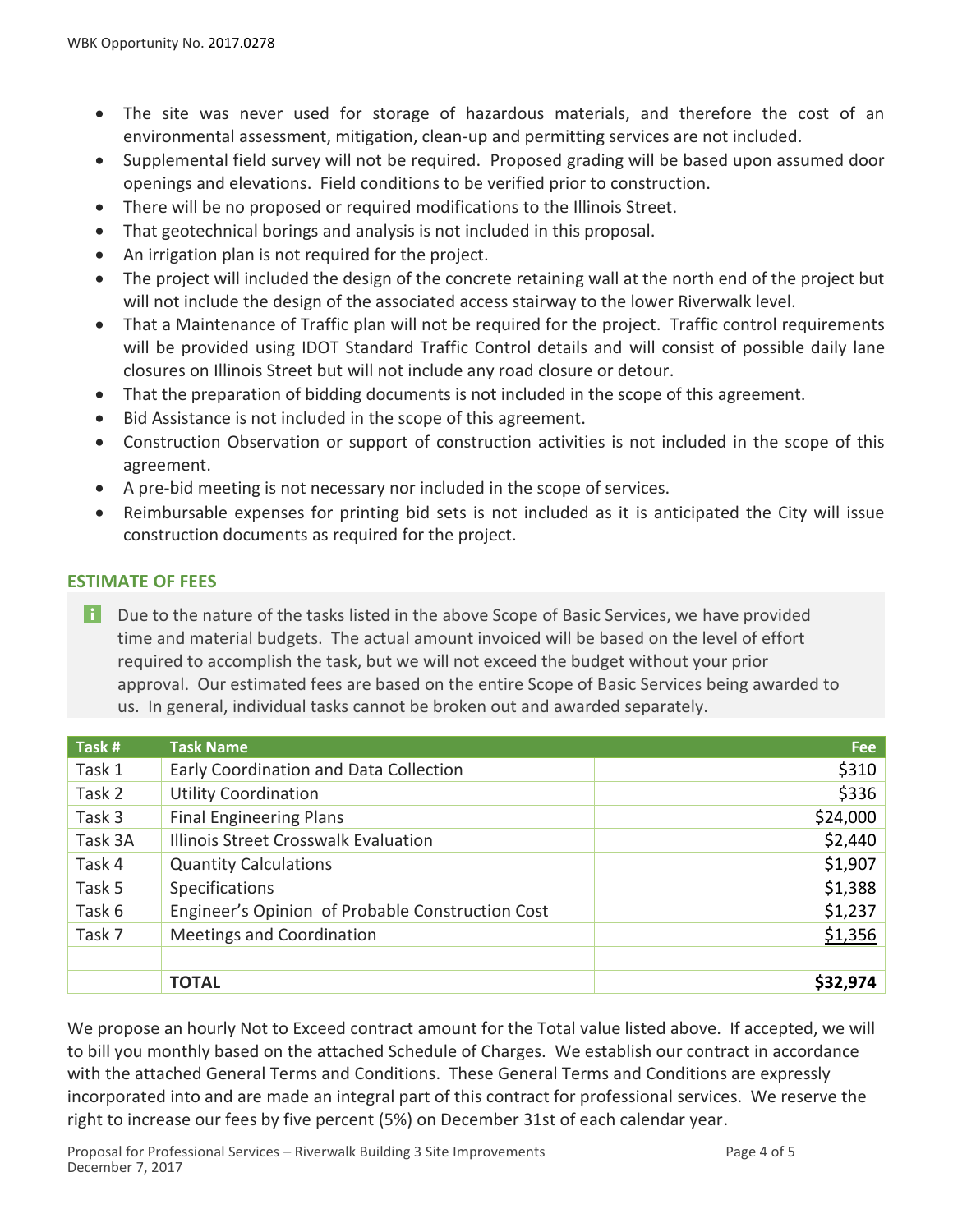If this proposal is acceptable, please return one (1) signed copy to us for our files to serve as a notice to proceed. Thank you for the opportunity to provide service to the City of St. Charles. If you have any questions, please do not hesitate to call.

Sincerely,

 $\begin{picture}(120,20) \put(0,0){\line(1,0){10}} \put(15,0){\line(1,0){10}} \put(15,0){\line(1,0){10}} \put(15,0){\line(1,0){10}} \put(15,0){\line(1,0){10}} \put(15,0){\line(1,0){10}} \put(15,0){\line(1,0){10}} \put(15,0){\line(1,0){10}} \put(15,0){\line(1,0){10}} \put(15,0){\line(1,0){10}} \put(15,0){\line(1,0){10}} \put(15,0){\line($ 

Greg Chismark Municipal Practice Principal

Encl: 2017 Schedule of Charges General Terms and Conditions for City of St. Charles **CECS** 

THIS PROPOSAL, SCHEDULE OF CHARGES, AND GENERAL TERMS & CONDITIONS ACCEPTED FOR CITY OF ST. CHARLES:

| BY:    |  |  |
|--------|--|--|
|        |  |  |
| TITLE: |  |  |
|        |  |  |
| DATE:  |  |  |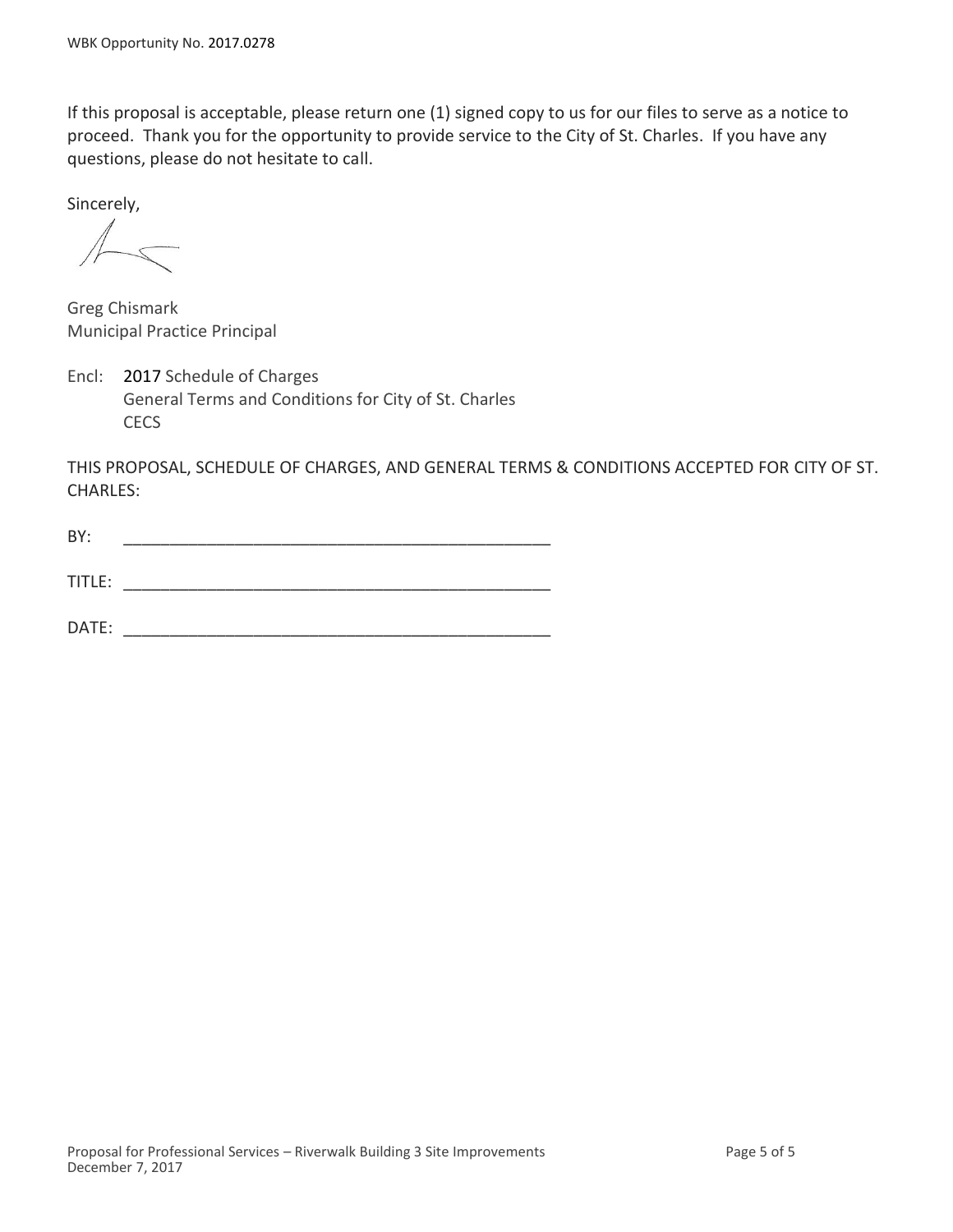## **WBK ENGINEERING, LLC 2017 Standard Charges for Professional Services**

| <b>Classification</b>                                                          | <b>Hourly Rate</b> |    |  |
|--------------------------------------------------------------------------------|--------------------|----|--|
| Principal                                                                      | \$210              |    |  |
| Engineer VI                                                                    | \$<br>189          |    |  |
| Engineer V                                                                     | \$<br>169          |    |  |
| Engineer IV                                                                    | \$<br>142          |    |  |
| Engineer III                                                                   | \$<br>117          |    |  |
| Engineer II                                                                    | \$                 | 98 |  |
| Engineer I                                                                     | \$                 | 84 |  |
| Engineering Technician IV                                                      | \$<br>138          |    |  |
| <b>Engineering Technician III</b>                                              | \$<br>116          |    |  |
| <b>Engineering Technician II</b>                                               | \$                 | 97 |  |
| <b>Engineering Technician I</b>                                                | \$                 | 81 |  |
| <b>Senior Scientist</b>                                                        | \$<br>178          |    |  |
| <b>Environmental Resource Specialist IV</b>                                    | \$<br>123          |    |  |
| <b>Environmental Resource Specialist III</b>                                   | \$                 | 97 |  |
| <b>Environmental Resource Specialist II</b>                                    | \$                 | 88 |  |
| <b>Environmental Resource Specialist I</b>                                     | \$                 | 78 |  |
| Urban Planner VI                                                               | \$<br>185          |    |  |
| Urban Planner V                                                                | \$<br>152          |    |  |
| Urban Planner IV                                                               | \$<br>124          |    |  |
| Urban Planner III                                                              | \$                 | 98 |  |
| Urban Planner II                                                               | \$                 | 84 |  |
| <b>Professional Land Surveyor</b>                                              | \$<br>133          |    |  |
| Intern                                                                         | \$                 | 45 |  |
| <b>Office Professional</b>                                                     | \$                 | 62 |  |
| Direct Costs: Copies & Prints, Messenger & Delivery<br>Services, Mileage, etc. | Cost +10%          |    |  |

*Charges include overhead and profit. WBK Engineering, LLC reserves the right to increase* 

*rates and costs by 5% annually.*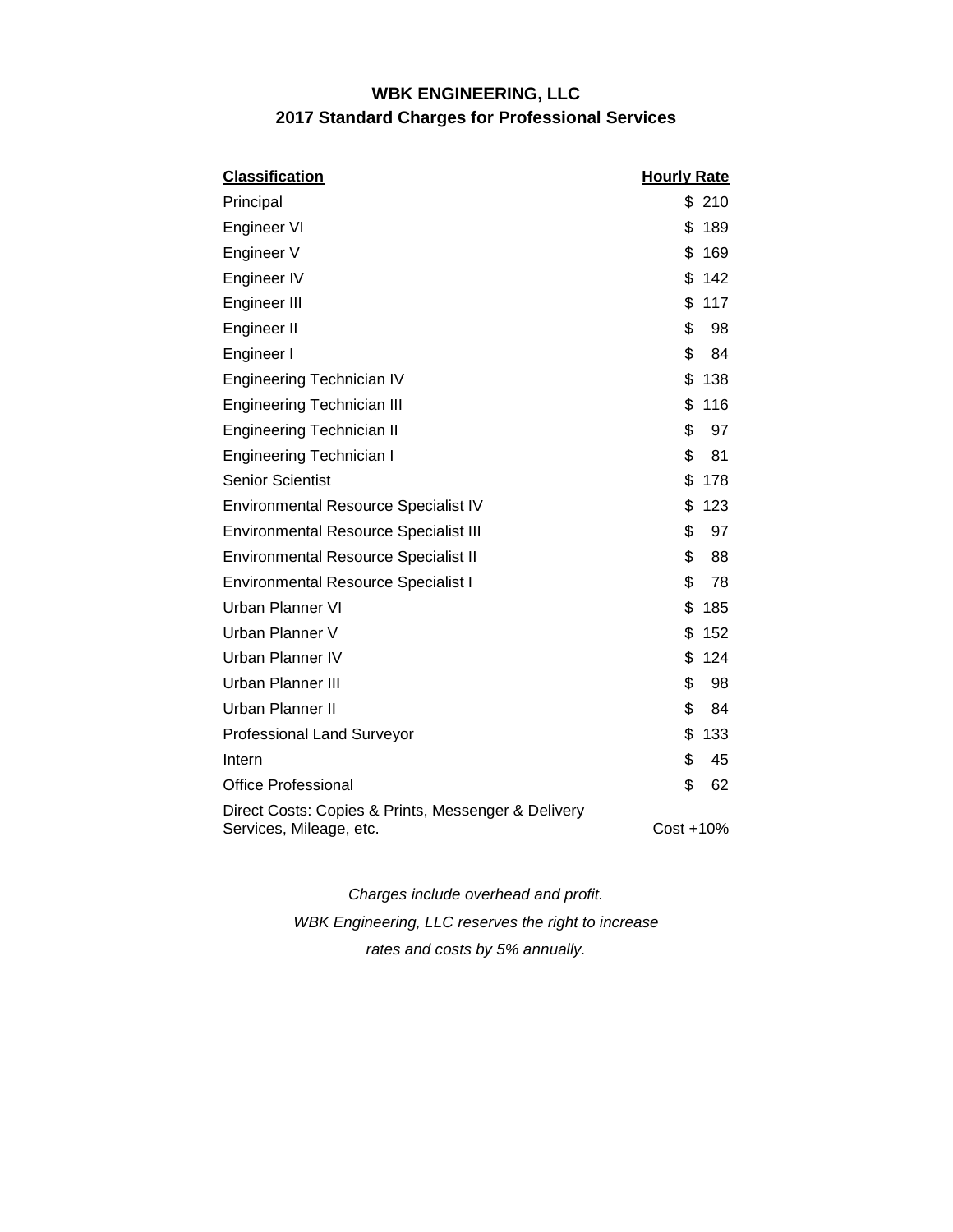#### **EXHIBIT A - PHASE II ENGINEERING SERVICES**

**St. Charles Riverwalk - Building 3 Site Improvements**

**St. Charles, Illinois**

Route 0 Project Project # 17-0205 Job No. 0<br>Existing Structure No. 0 Existing Structure No.

Method of Compensation: Standard Hourly Rate

Local Agency City of St. Charles **City of St. Charles** the structure of the structure of the vith IDOT's Section contring and Auditing: Bureau of Accounting and Auditing:

| Complexity Factor (R) | 0.0 |
|-----------------------|-----|
| Calendar Days         |     |
|                       |     |

Date: 11/7/2017

|                | <b>Element of Work</b>                 | <b>Employee Classification</b> | Man-<br><b>Hours</b> | Hourly<br>Rate | $(MH)$ x<br><b>Hourly Rate</b> | Services by<br><b>Others</b>     | <b>In-House</b><br><b>Direct</b><br><b>Costs</b><br>(IHDC) | <b>Total</b>    |
|----------------|----------------------------------------|--------------------------------|----------------------|----------------|--------------------------------|----------------------------------|------------------------------------------------------------|-----------------|
|                | Early Coordination and Data Collection |                                |                      |                |                                | $\mathfrak{L}$<br>$\sim$         | $\sqrt{2}$                                                 | \$0.00          |
|                |                                        | Engineer IV                    | 1.0                  | \$142.00       | \$142.00                       |                                  |                                                            | \$142.00        |
|                |                                        | Engineer I                     | 2.0                  | \$84.00        | \$168.00                       |                                  |                                                            | \$168.00        |
| $\overline{2}$ | <b>Utility Coordination</b>            |                                |                      |                |                                | $\mathfrak{L}$<br>÷.             | \$0.00                                                     | \$0.00          |
|                |                                        | Engineer I                     | 4.0                  | \$84.00        | \$336.00                       |                                  |                                                            | \$336.00        |
| 3              | <b>Engineering Plans</b>               |                                |                      |                |                                | $\mathfrak{S}$                   | $\sqrt[6]{3}$                                              | \$0.00          |
|                |                                        | Engineer IV                    | 64.0                 | \$142.00       | \$9,088.00                     |                                  |                                                            | \$9,088.00      |
|                |                                        | Engineer III                   | 32.0                 | \$117.00       | \$3,744.00                     |                                  |                                                            | \$3,744.00      |
|                |                                        | Engineer I                     | 162.0                | \$84.00        | \$13,608.00                    |                                  |                                                            | \$13,608.00     |
| 4              | <b>Quantity Calculations</b>           |                                |                      |                |                                | $\mathfrak{L}$<br>$\sim$         | \$0.00                                                     | \$0.00          |
|                |                                        | Engineer VI                    | 1.0                  | \$189.00       | \$189.00                       |                                  |                                                            | \$189.00        |
|                |                                        | Engineer IV                    | 5.0                  | \$142.00       | $\overline{$}710.00$           |                                  |                                                            | \$710.00        |
|                |                                        | Engineer I                     | 12.0                 | \$84.00        | \$1,008.00                     |                                  |                                                            | \$1,008.00      |
| 5              | Specifications                         |                                |                      |                |                                | $\mathfrak{L}$<br>$\blacksquare$ | \$0.00                                                     | \$0.00          |
|                |                                        | Engineer IV                    | 8.0                  | \$142.00       | \$1,136.00                     |                                  |                                                            | \$1,136.00      |
|                |                                        | Engineer I                     | 3.0                  | \$84.00        | \$252.00                       |                                  |                                                            | \$252.00        |
| 6              | <b>Cost Estimates</b>                  |                                |                      |                |                                | $\mathfrak{L}$<br>$\overline{a}$ | $\sqrt[6]{3}$                                              | \$0.00          |
|                |                                        | <b>Engineer VI</b>             | 1.0                  | \$189.00       | \$189.00                       |                                  |                                                            | \$189.00        |
|                |                                        | Engineer IV                    | 1.0                  | \$142.00       | \$142.00                       |                                  |                                                            | \$142.00        |
|                |                                        | Engineer III                   | 2.0                  | \$117.00       | \$234.00                       |                                  |                                                            | \$234.00        |
|                |                                        | Engineer I                     | 8.0                  | \$84.00        | \$672.00                       |                                  |                                                            | \$672.00        |
|                | <b>Meetings and Coordination</b>       |                                |                      |                |                                | $\mathfrak{L}$<br>$\sim$         | $\sqrt[6]{3}$                                              | \$0.00          |
|                |                                        | Engineer IV                    | 6.0                  | \$142.00       | \$852.00                       |                                  |                                                            | \$852.00        |
|                |                                        | Engineer I                     | 6.0                  | \$84.00        | \$504.00                       |                                  |                                                            | \$504.00        |
|                | <b>Totals</b>                          |                                | 318.0                |                | 32,974.00 \$<br>\$             |                                  | $\boldsymbol{\mathsf{S}}$                                  | 32,974.00<br>\$ |

#### **Cost Estimate of Consultant's Services in Dollars**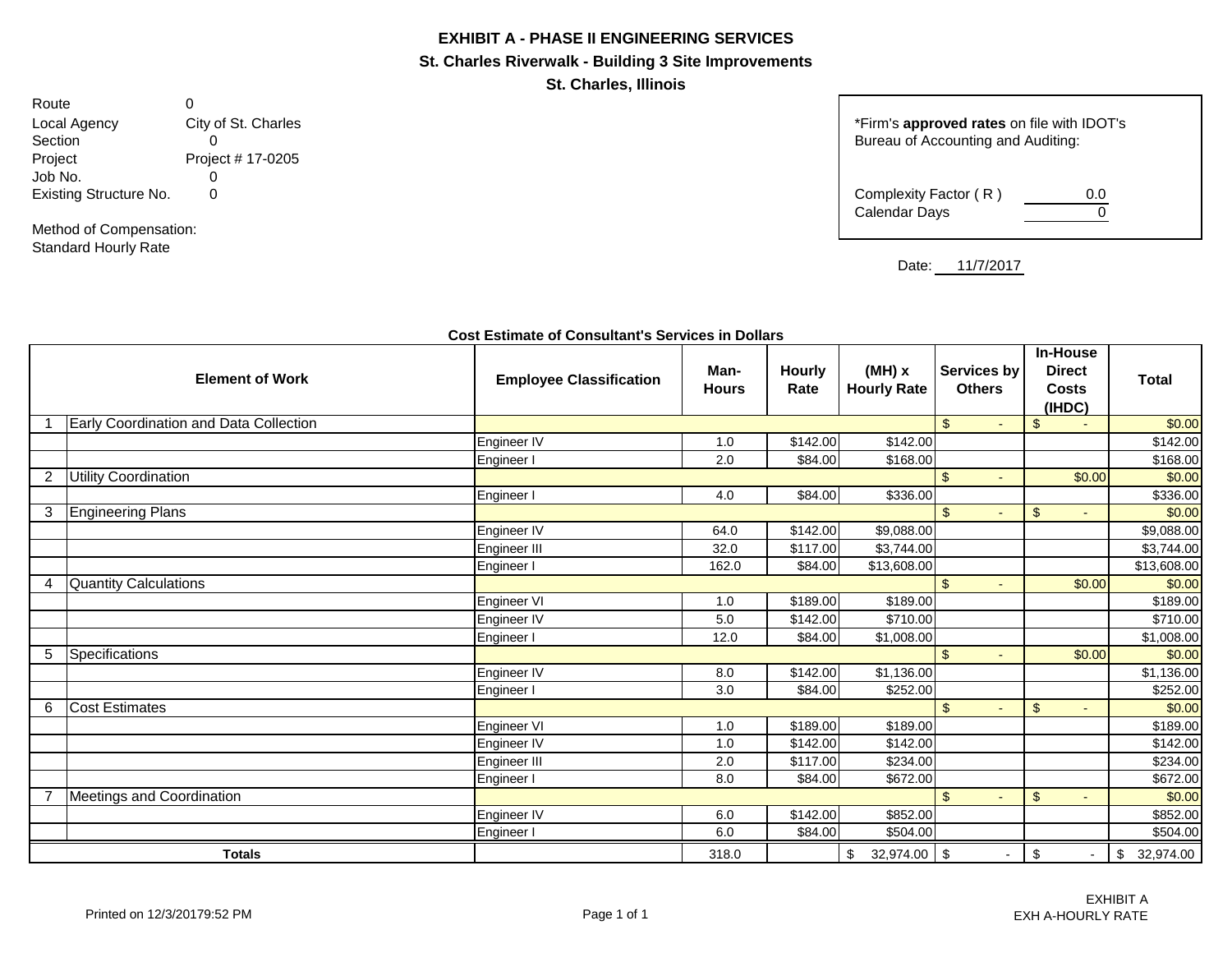## **WBK ENGINEERING, LLC GENERAL TERMS AND CONDITIONS MODIFIED FOR CITY OF ST. CHARLES February 17, 2016**

1. Relationship Between Engineer and Client: WILLS BURKE KELSEY ASSOCIATES, LTD. (Engineer) shall serve as Client's professional engineer consultant in those phases of the Project to which this Agreement applies. This relationship is that of a buyer and seller of professional services and as such the Engineer is an independent contractor in the performance of this Agreement and it is understood that the parties have not entered into any joint venture or partnership with the other. The Engineer shall not be considered to be the agent of the Client. Nothing contained in this Agreement shall create a contractual relationship with a cause of action in favor of a third party against either the Client or Engineer.

Furthermore, causes of action between the parties to this Agreement pertaining to acts of failures to act shall be deemed to have accrued and the applicable statute of limitations shall commence to run not later than the date of substantial completion.

2. Responsibility of the Engineer: Engineer will strive to perform services under this Agreement in accordance with generally accepted and currently recognized engineering practices and principles, and in a manner consistent with that level of care and skill ordinarily exercised by members of the profession currently practicing in the same locality under similar conditions. No other representation, express or implied, and no warranty or guarantee is included or intended in this Agreement, or in any report, opinion, document, or otherwise.

Notwithstanding anything to the contrary which may be contained in this Agreement or any other material incorporated herein by reference, or in any Agreement between the Client and any other party concerning the Project, the Engineer shall not have control or be in charge of and shall not be responsible for the means, methods, techniques, sequences or procedures of construction, or the safety, safety precautions or programs of the Client, the construction contractor, other contractors or subcontractors performing any of the work or providing any of the services on the Project. Nor shall the Engineer be responsible for the acts or omissions of the Client, or for the failure of the Client, any architect, engineer, consultant, contractor or subcontractor to carry out their respective responsibilities in accordance with the Project documents, this Agreement or any other agreement concerning the Project. Any provision which purports to amend this provision shall be without effect unless it contains a reference that the content of this condition is expressly amended for the purposes described in such amendment and is signed by the Engineer.

- 3. Changes: Client reserves the right by written change order or amendment to make changes in requirements, amount of work, or engineering time schedule adjustments, and Engineer and Client shall negotiate appropriate adjustments acceptable to both parties to accommodate any changes, if commercially possible.
- 4. Suspension of Services: Client may, at any time, by written order to Engineer (Suspension of Services Order) require Engineer to stop all, or any part, of the services required by this Agreement. Upon receipt of such an order, Engineer shall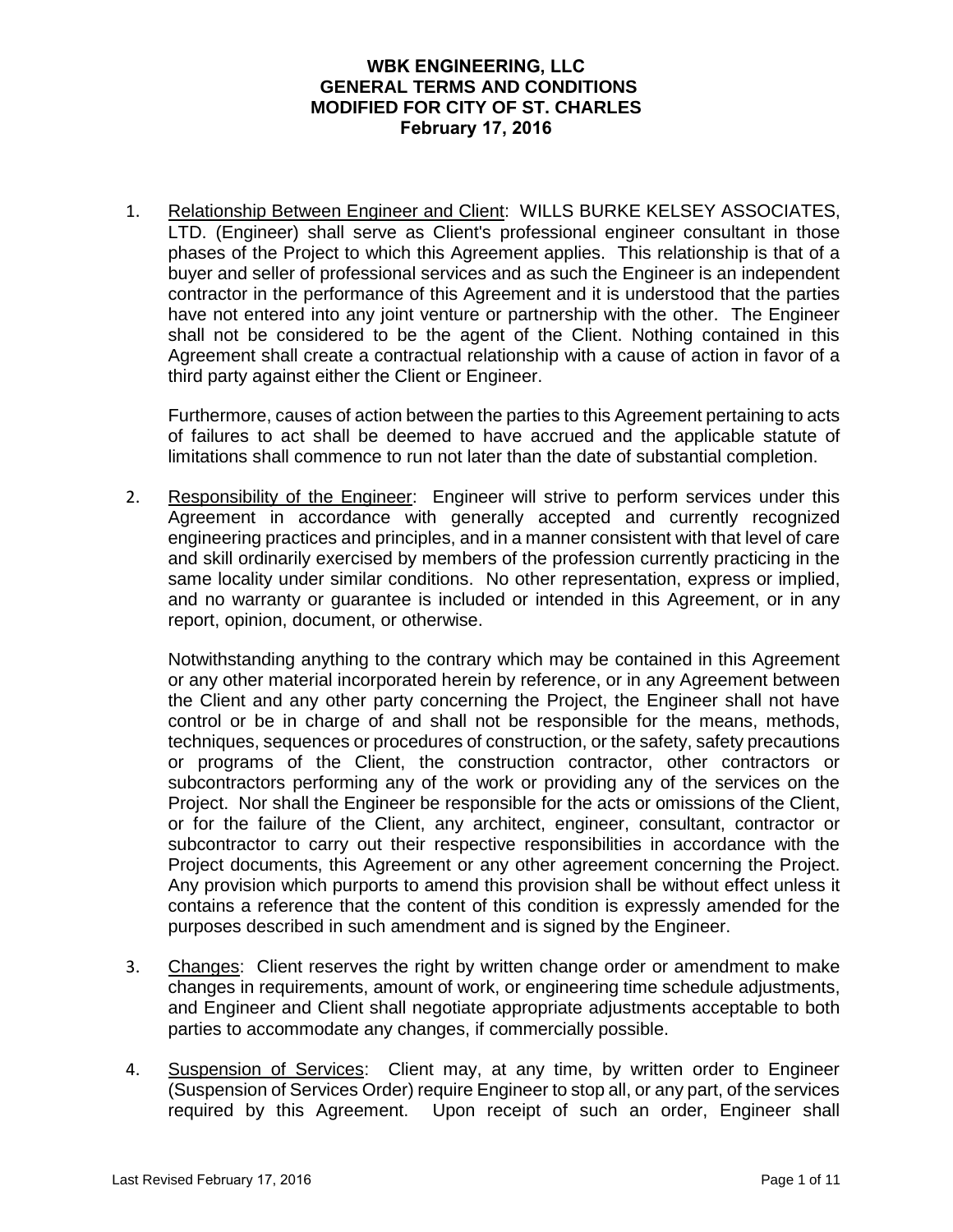immediately comply with its terms and take all reasonable steps to minimize the costs associated with the services affected by such order. Client, however, shall pay all costs incurred by the suspension, including all costs necessary to maintain continuity and for the resumptions of the services upon expiration of the Suspension of Services Order. Engineer will not be obligated to provide the same personnel employed prior to suspension, when the services are resumed, in the event that the period of suspension is greater than thirty (30) days.

- 5. Termination: This Agreement may be terminated by either party upon thirty (30) days written notice in the event of substantial failure by the other party to perform in accordance with the terms hereof through no fault of the terminating party. This Agreement may be terminated by Client, under the same terms, whenever Client shall determine that termination is in its best interests. Cost of termination, including salaries, overhead and fee, incurred by Engineer either before or after the termination date shall be reimbursed by Client.
- 6. Documents Delivered to Client: Drawings, specifications, reports, and any other Project Documents prepared by Engineer in connection with any or all of the services furnished hereunder shall be delivered to the Client for the use of the Client. Engineer shall have the right to retain originals of all Project Documents and drawings for its files. Furthermore, it is understood and agreed that the Project Documents such as, but not limited to reports, calculations, drawings, and specifications prepared for the Project, whether in hard copy or machine readable form, are instruments of professional service intended for one-time use in the construction of this Project. These Project Documents are and shall remain the property of the Engineer. The Client may retain copies, including copies stored on magnetic tape or disk, for information and reference in connection with the occupancy and use of the Project.

When and if record drawings are to be provided by the Engineer, Client understands that information used in the preparation of record drawings is provided by others and Engineer is not responsible for accuracy, completeness, nor sufficiency of such information. Client also understands that the level of detail illustrated by record drawings will generally be the same as the level of detail illustrated by the design drawing used for project construction. If additional detail is requested by the Client to be included on the record drawings, then the Client understands and agrees that the Engineer will be due additional compensation for additional services.

It is also understood and agreed that because of the possibility that information and data delivered in machine readable form may be altered, whether inadvertently or otherwise, the Engineer reserves the right to retain the original tapes/disks and to remove from copies provided to the Client all identification reflecting the involvement of the Engineer in their preparation. The Engineer also reserves the right to retain hard copy originals of all Project Documentation delivered to the Client in machine readable form, which originals shall be referred to and shall govern in the event of any inconsistency between the two.

The Client understands that the automated conversion of information and data from the system and format used by the Engineer to an alternate system or format cannot be accomplished without the introduction of inexactitudes, anomalies, and errors. In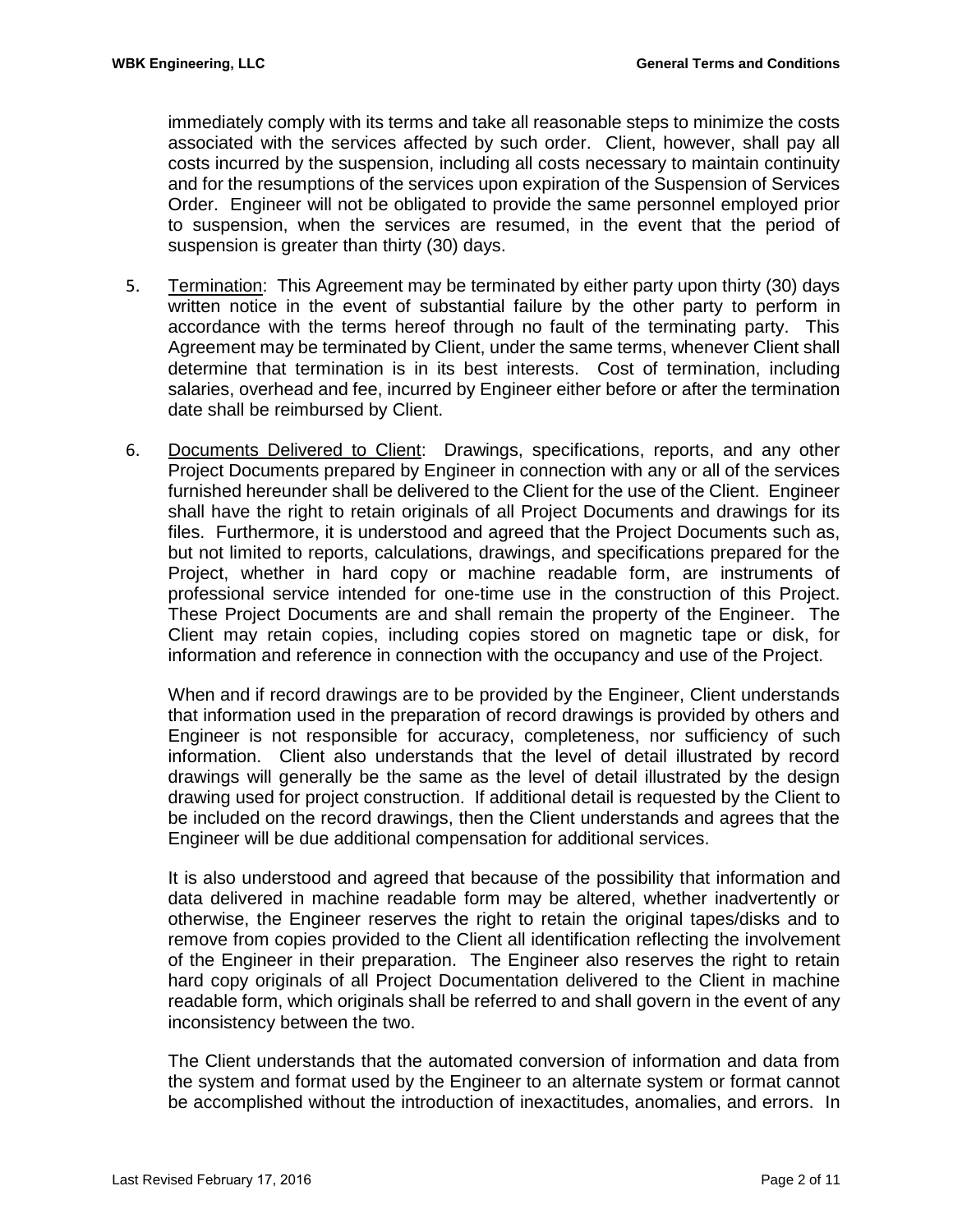the event Project Documentation provided to the Client in machine readable form is so converted, the Client agrees to assume all risks associated therewith and, to the fullest extent permitted by law, to hold harmless and indemnify the Engineer from and against all claims, liabilities, losses, damages, and costs, including but not limited to attorney's fees, arising therefrom or in connection therewith.

The Client recognizes that changes or modifications to the Engineer's instruments of professional service introduced by anyone other than the Engineer may result in adverse consequences which the Engineer can neither predict nor control. Therefore, and in consideration of the Engineer's agreement to deliver its instruments of professional service in machine readable form, the Client agrees, to the fullest extent permitted by law, to hold harmless and indemnify the Engineer from and against all claims, liabilities, losses, damages, and costs, including but not limited to attorney's fees, arising out of or in any way connected with the modification, misinterpretation, misuse, or reuse by others of the machine readable information and data provided by the Engineer under this Agreement. The foregoing indemnification applies, without limitation, to any use of the Project Documentation on other projects, for additions to this Project, or for completion of this Project by others, excepting only such use as may be authorized, in writing, by the Engineer.

7. Reuse of Documents: All Project Documents including but not limited to reports, opinions of probable costs, drawings and specifications furnished by Engineer pursuant to this Agreement are intended for use on the Project only. They cannot be used by Client or others on extensions of the Project or any other project. Any reuse, without specific written verification or adaptation by Engineer, shall be at Client's sole risk, and Client shall indemnify and hold harmless Engineer from all claims, damages, losses, and expenses including attorney's fees arising out of or resulting therefrom.

The Engineer shall have the right to include representations of the design of the Project, including photographs of the exterior and interior, among the Engineer's promotional and professional materials. The Engineer's materials shall not include the Client's confidential and proprietary information if the Client has previously advised the Engineer in writing of the specific information considered by the Client to be confidential and proprietary.

- 8. Standard of Practice: The Engineer will strive to conduct services under this agreement in a manner consistent with that level of care and skill ordinarily exercised by members of the profession currently practicing in the same locality under similar conditions as of the date of this Agreement.
- 9. Compliance with Laws: The Engineer will strive to exercise usual and customary professional care in his/her efforts to comply with those laws, codes, ordinance and regulations which are in effect as of the date of this Agreement. With specific respect to prescribed requirements of the Americans with Disabilities Act of 1990 or certified state or local accessibility regulations (ADA), Client understands ADA is a civil rights legislation and that interpretation of ADA is a legal issue and not a design issue and, accordingly, retention of legal counsel (by Client) for purposes of interpretation is advisable. As such and with respect to ADA, Client agrees to waive any action against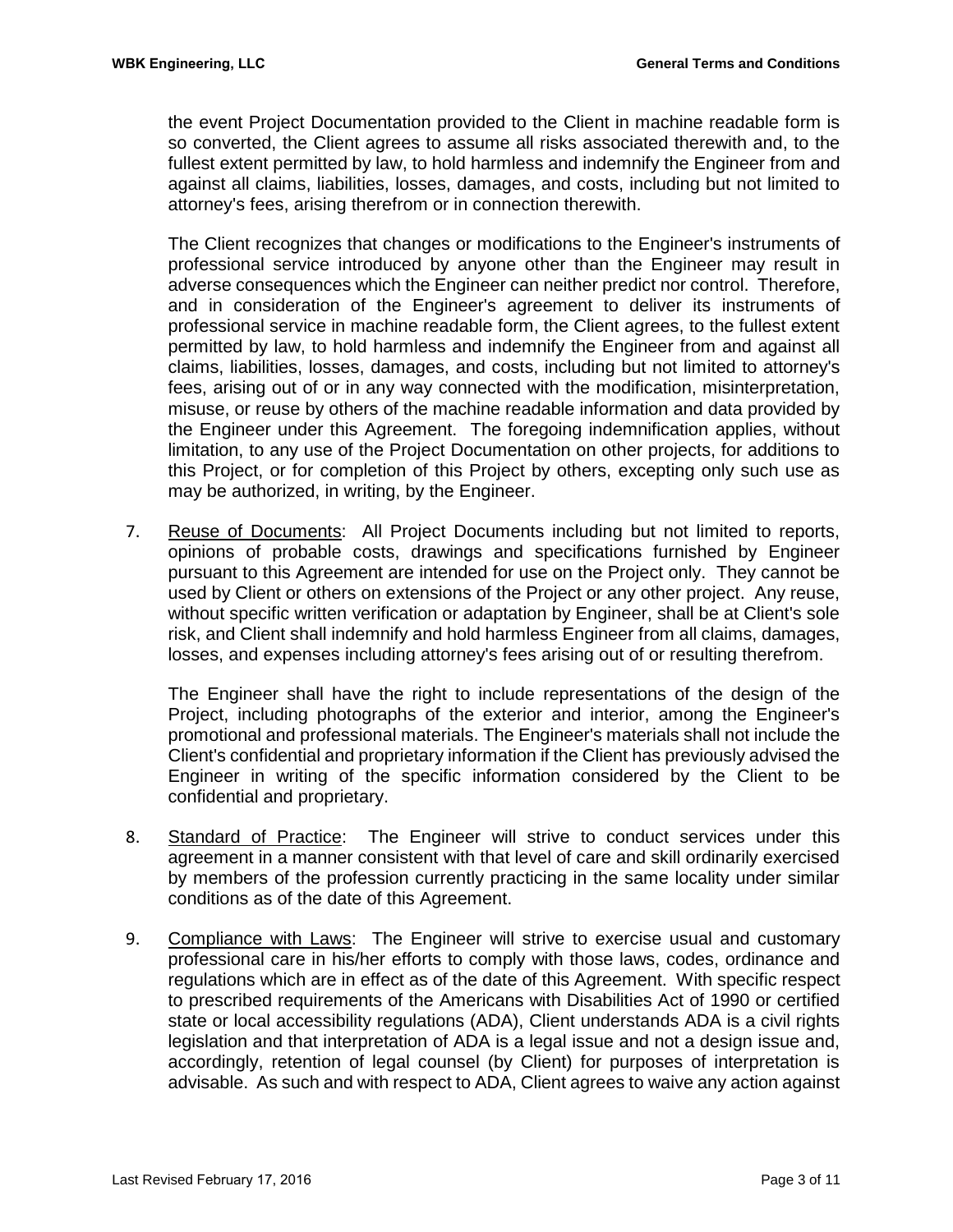Engineer, and to indemnify and defend Engineer against any claim arising from Engineer's alleged failure to meet ADA requirements prescribed.

Further to the law and code compliance, the Client understands that the Engineer will strive to provide designs in accordance with the prevailing Standards of Practice as previously set forth, but that the Engineer does not warrant that any reviewing agency having jurisdiction will not for its own purposes comment, request changes and/or additions to such designs. In the event such design requests are made by a reviewing agency, but which do not exist in the form of a written regulation, ordinance or other similar document as published by the reviewing agency, then such design changes (at substantial variance from the intended design developed by the Engineer), if effected and incorporated into the project documents by the Engineer, shall be considered as Supplementary Task(s) to the Engineer's Scope of Service and compensated for accordingly.

10. Affirmative Action: The Engineer is committed to the principles of equal employment opportunity. Moreover, as a government contractor bound by Executive Order 11246, Engineer takes its affirmative action obligations very seriously. Engineer states as its Policy of Affirmative Action the following:

> It will be the policy of the Engineer to recruit, hire, train and promote persons in all job titles without regard to race, color, religion, sex, age, disability, veteran status, national origin, or any other characteristic protected by applicable law.

> All employment decisions shall be consistent with the principle of equal employment opportunity, and only job-related qualifications will be required.

> All personnel actions, such as compensation, benefits, transfers, tuition assistance, social and recreational programs, etc. will be administered without regard to race, color, religion, sex, age, disability, veteran status, national origin, or any other characteristic protected by applicable law.

11. Indemnification: Engineer shall indemnify and hold harmless Client up to the amount of Engineer's insurance coverage from loss or expense, including reasonable attorney's fees for claims for personal injury (including death) or property damage to the extent caused by the sole negligent act, error or omission of Engineer.

Client shall indemnify and hold harmless Engineer up to amount of Clients insurance coverage, from loss or expense, including reasonable attorney's fees, for claims for personal injuries (including death) or property damage arising out of the sole negligent act, error omission of Client.

In the event of joint or concurrent negligence of Engineer and Client, each shall bear that portion of the loss or expense that its share of the joint or concurrent negligence bears to the total negligence (including that of third parties), which caused the personal injury or property damage.

Engineer shall not be liable for special, incidental or consequential damages, including, but not limited to loss of profits, revenue, use of capital, claims of customers, cost of purchased or replacement power, or for any other loss of any nature, whether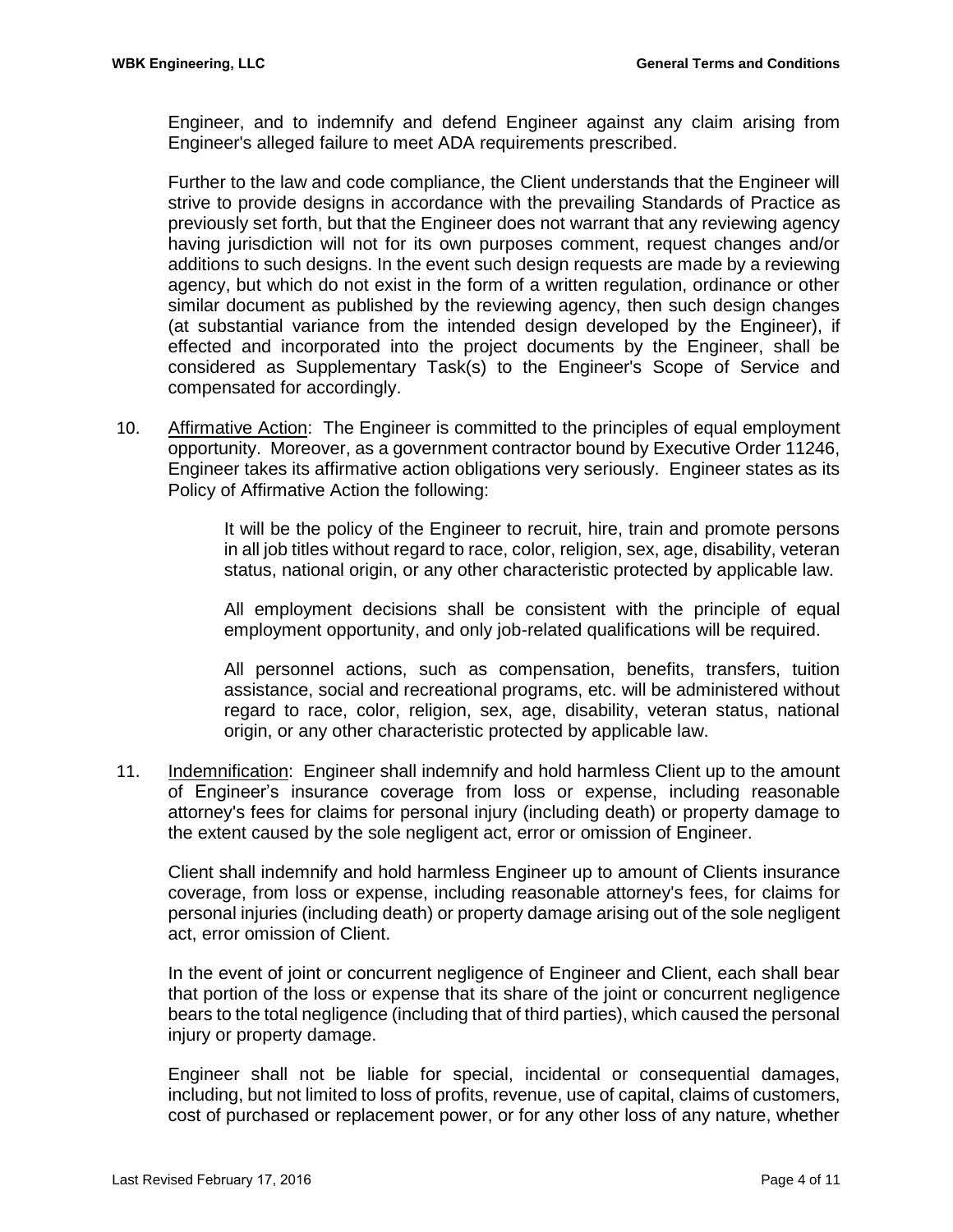based on contract, tort, negligence, strict liability or otherwise, by reasons of the services rendered under this Agreement.

- 12. Opinions of Probable Cost: Since Engineer has no control over the cost of labor, materials or equipment, or over the Contractor(s) method of determining process, or over competitive bidding or market conditions, his/her opinions of probable Project Construction Cost provided for herein are to be made on the basis of his/her experience and qualifications and represent his/her judgement as a design professional familiar with the construction industry, but Engineer cannot and does not guarantee that proposal, bids or the Construction Cost will not vary from opinions of probable construction cost prepared by him/her. If prior to the Bidding or Negotiating Phase, Client wishes greater accuracy as to the Construction Cost, the Client shall employ an independent cost estimator Consultant for the purpose of obtaining a second construction cost opinion independent from Engineer.
- 13. Governing Law & Dispute Resolutions: This Agreement shall be governed by and construed in accordance with Articles previously set forth by (Item 9 of) this Agreement, together with the laws of the **State of Illinois**.

Any claim, dispute or other matter in question arising out of or related to this Agreement, which can not be mutually resolved by the parties of this Agreement, shall be subject to mediation as a condition precedent to arbitration (if arbitration is agreed upon by the parties of this Agreement) or the institution of legal or equitable proceedings by either party. If such matter relates to or is the subject of a lien arising out of the Engineer's services, the Engineer may proceed in accordance with applicable law to comply with the lien notice or filing deadlines prior to resolution of the matter by mediation or by arbitration.

The Client and Engineer shall endeavor to resolve claims, disputes and other matters in question between them by mediation which, unless the parties mutually agree otherwise, shall be in accordance with the Construction Industry Mediation Rules of the American Arbitration Association currently in effect. Requests for mediation shall be filed in writing with the other party to this Agreement and with the American Arbitration Association. The request may be made concurrently with the filing of a demand for arbitration but, in such event, mediation shall proceed in advance of arbitration or legal or equitable proceedings, which shall be stayed pending mediation for a period of 60 days from the date of filing, unless stayed for a longer period by agreement of the parties or court order.

The parties shall share the mediator's fee and any filing fees equally. The mediation shall be held in the place where the Project is located, unless another location is mutually agreed upon. Agreements reached in mediation shall be enforceable as settlement agreements in any court having jurisdiction thereof.

14. Successors and Assigns: The terms of this Agreement shall be binding upon and inure to the benefit of the parties and their respective successors and assigns: provided, however, that neither party shall assign this Agreement in whole or in part without the prior written approval of the other.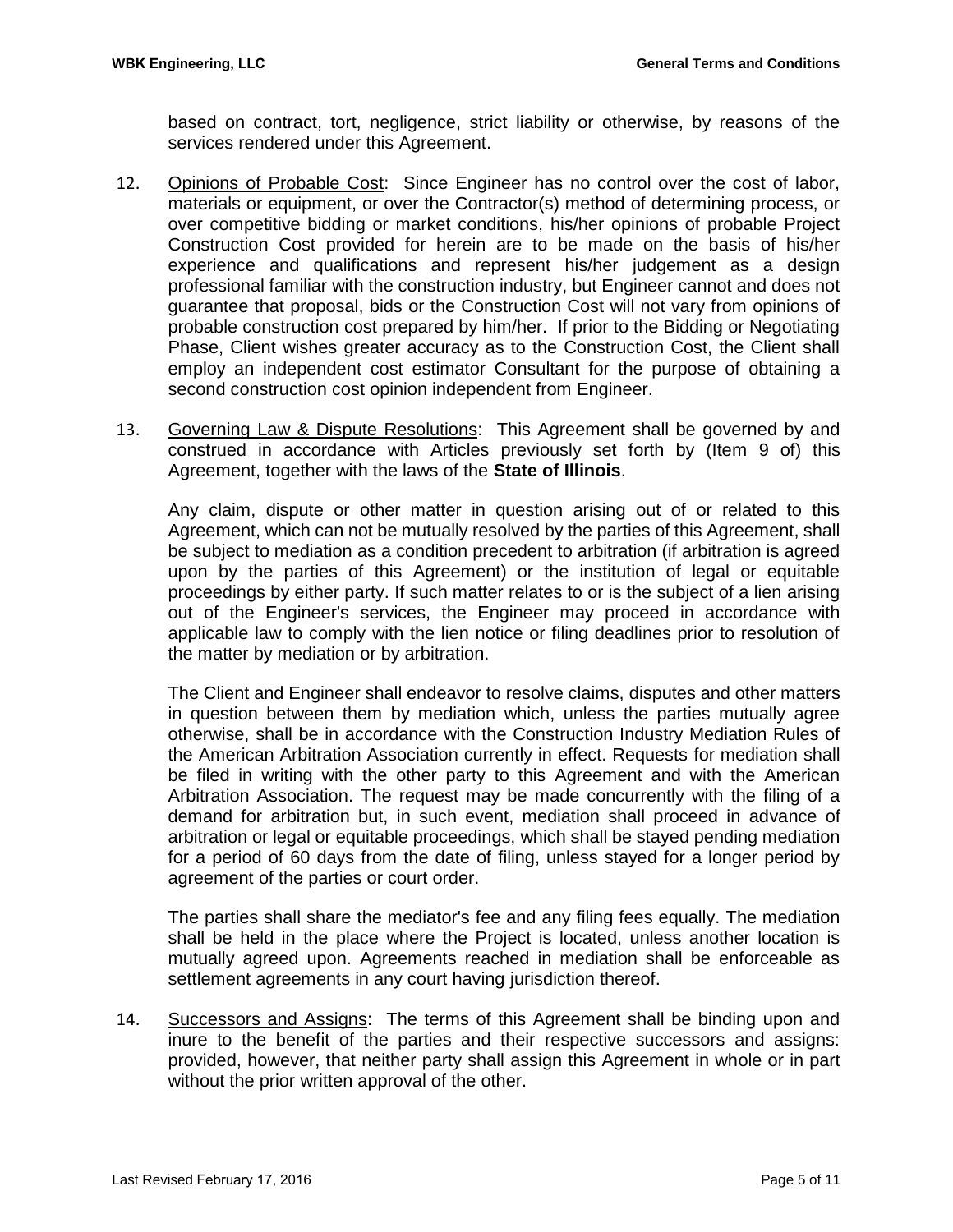- 15. Waiver of Contract Breach: The waiver of one party of any breach of this Agreement or the failure of one party to enforce at any time, or for any period of time, any of the provisions hereof, shall be limited to the particular instance, shall not operate or be deemed to waive any future breaches of this Agreement and shall not be construed to be a waiver of any provision, except for the particular instance.
- 16. Entire Understanding of Agreement: This Agreement represents and incorporates the entire understanding of the parties hereto, and each party acknowledges that there are no warranties, representations, covenants or understandings of any kind, matter or description whatsoever, made by either party to the other except as expressly set forth herein. Client and the Engineer hereby agree that any purchase orders, invoices, confirmations, acknowledgments or other similar documents executed or delivered with respect to the subject matter hereof that conflict with the terms of the Agreement shall be null, void and without effect to the extent they conflict with the terms of this Agreement.
- 17. Amendment: This Agreement shall not be subject to amendment unless another instrument is duly executed by duly authorized representatives of each of the parties and entitled "Amendment of Agreement".
- 18. Severability of Invalid Provisions: If any provision of the Agreement shall be held to contravene or to be invalid under the laws of any particular state, county or jurisdiction where used, such contravention shall not invalidate the entire Agreement, but it shall be construed as if not containing the particular provisions held to be invalid in the particular state, country or jurisdiction and the rights or obligations of the parties hereto shall be construed and enforced accordingly.
- 19. Force Majeure: Neither Client nor Engineer shall be liable for any fault or delay caused by any contingency beyond their control including but not limited to acts of God, wars, strikes, walkouts, fires, natural calamities, or demands or requirements of governmental agencies.
- 20. Subcontracts: Engineer may subcontract portions of the work, but each subcontractor must be approved by Client in writing.
- 21. Access and Permits: Client shall arrange for Engineer to enter upon public and private property and obtain all necessary approvals and permits required from all governmental authorities having jurisdiction over the Project. Client shall pay costs (including Engineer's employee salaries, overhead and fee) incident to any effort by Engineer toward assisting Client in such access, permits or approvals, if Engineer performs such services.
- 22. Designation of Authorized Representative: Each party (to this Agreement) shall designate one or more persons to act with authority in its behalf in respect to appropriate aspects of the Project. The persons designated shall review and respond promptly to all communications received from the other party.
- 23. Notices: Any notice or designation required to be given to either party hereto shall be in writing, and unless receipt of such notice is expressly required by the terms hereof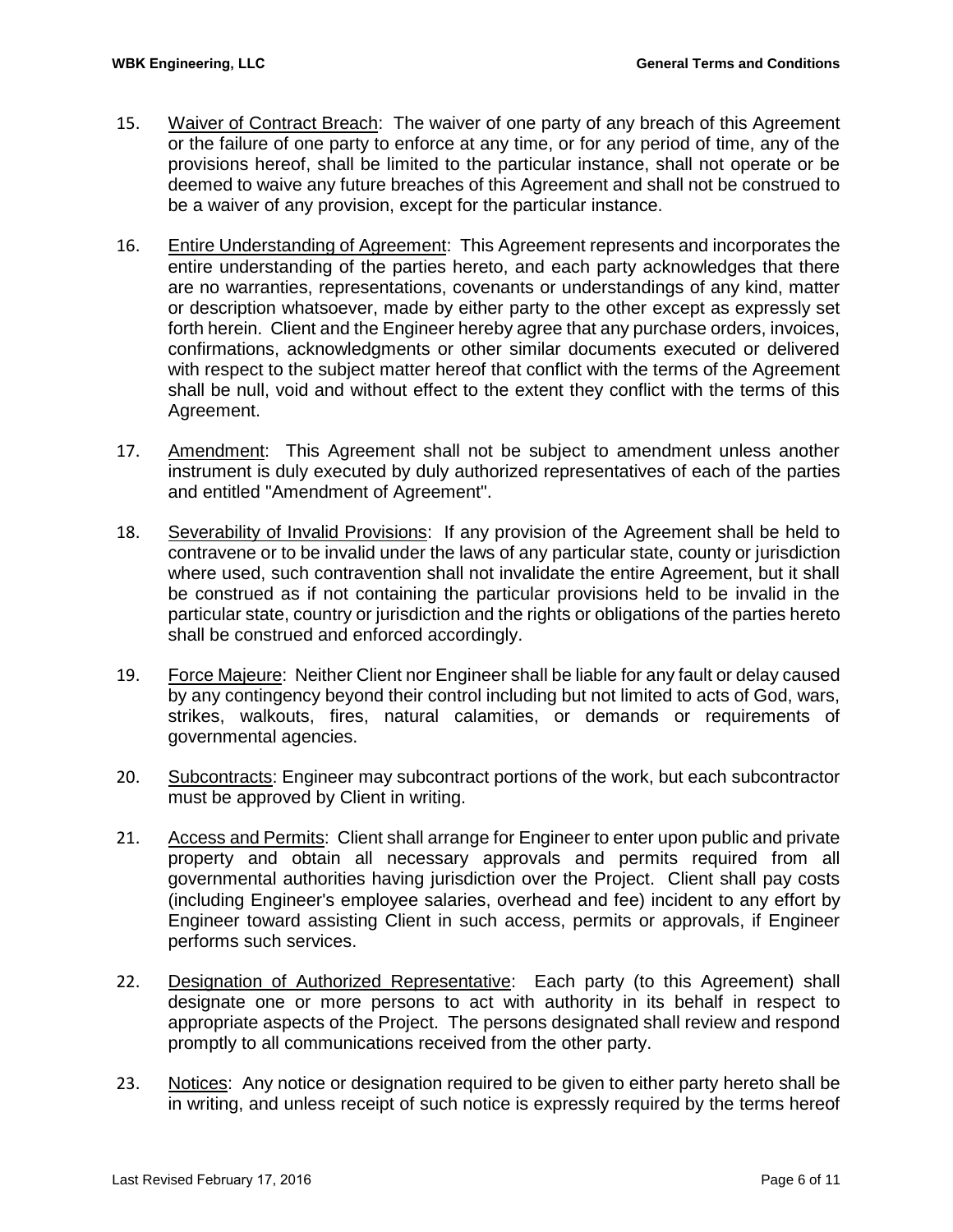shall be deemed to be effectively served when deposited in the mail with sufficient first class postage affixed, and addressed to the party to whom such notice is directed at such party's place of business or such other address as either party shall hereafter furnish to the other party by written notice as herein provided.

- 24. Limit of Liability: The Client and the Engineer have discussed the risks, rewards, and benefits of the project and the Engineer's total fee for services. In recognition of the relative risks and benefits of the Project to both the Client and the Engineer, the risks have been allocated such that the Client agrees that to the fullest extent permitted by law, the Engineer's total aggregate liability to the Client for any and all injuries, claims, costs, losses, expenses, damages of any nature whatsoever or claim expenses arising out of this Agreement from any cause or causes, including attorney's fees and costs, and expert witness fees and costs, shall not exceed the limits of Engineer's insurance coverage as applicable. Such causes included but are not limited to the Engineer's negligence, errors, omissions, strict liability or breach of contract. It is intended that this limitation apply to any and all liability or cause of action however alleged or arising, unless otherwise prohibited by law.
- 25. Client's Responsibilities: The Client agrees to provide full information regarding requirements for and about the Project, including a program which shall set forth the Client's objectives, schedule, constraints, criteria, special equipment, systems and site requirements.

The Client agrees to furnish and pay for all legal, accounting and insurance counseling services as may be necessary at any time for the Project, including auditing services which the Client may require to verify the Contractor's Application for Payment or to ascertain how or for what purpose the Contractor has used the money paid by or on behalf of the Client.

The Client agrees to require the Contractor, to the fullest extent permitted by law, to indemnify, hold harmless, and defend the Engineer, its consultants, and the employees and agents of any of them from and against any and all claims, suits, demands, liabilities, losses, damages, and costs ("Losses"), including but not limited to costs of defense, arising in whole or in part out of the negligence of the Contractor, its subcontractors, the officers, employees, agents, and subcontractors of any of them, or anyone for whose acts any of them may be liable, regardless of whether or not such Losses are caused in part by a party indemnified hereunder. Specifically excluded from the foregoing are Losses arising out of the preparation or approval of maps, drawings, opinions, reports, surveys, change orders, designs, or specifications, and the giving of or failure to give directions by the Engineer, its consultants, and the agents and employees of any of them, provided such giving or failure to give is the primary cause of Loss. The Client also agrees to require the Contractor to provide to the Engineer the required certificate of insurance.

The Client further agrees to require the Contractor to name the Engineer, its agents and consultants as additional insureds on the Contractor's policy or policies of comprehensive or commercial general liability insurance. Such insurance shall include products and completed operations and contractual liability coverages, shall be primary and noncontributing with any insurance maintained by the Engineer or its agents and consultants, and shall provide that the Engineer be given thirty days, unqualified written notice prior to any cancellation thereof.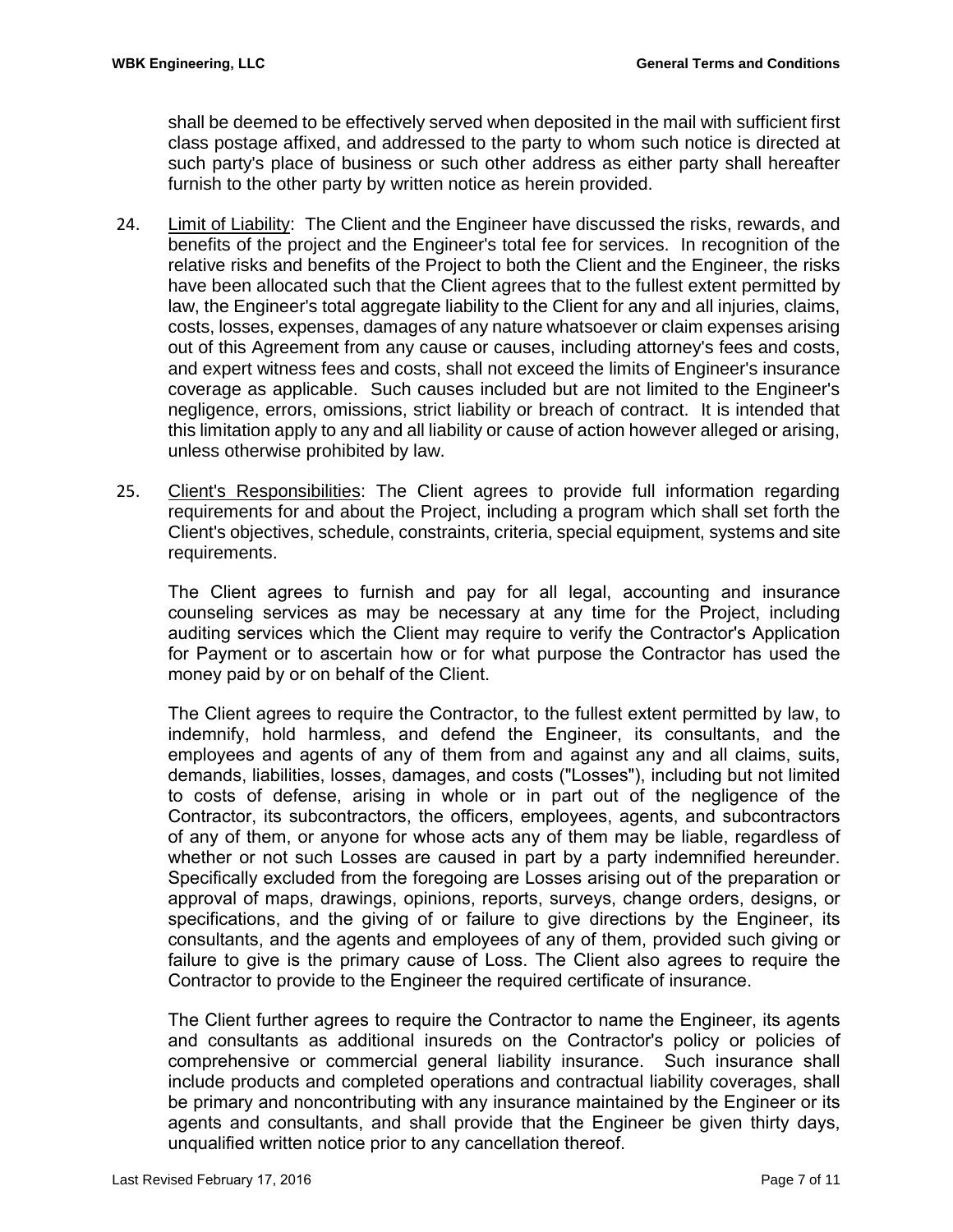In the event the foregoing requirements, or any of them, are not established by the Client and met by the Contractor, the Client agrees to indemnify and hold harmless the Engineer, its employees, agents, and consultants from and against any and all Losses which would have been indemnified and insured against by the Contractor, but were not.

When Contract Documents prepared under the Scope of Services of this contract require insurance(s) to be provided, obtained and/or otherwise maintained by the Contractor, the Client agrees to be wholly responsible for setting forth any and all such insurance requirements. Furthermore, any document provided for Client review by the Engineer under this Contract related to such insurance(s) shall be considered as sample insurance requirements and not the recommendation of the Engineer. Client agrees to have their own risk management department review any and all insurance requirements for adequacy and to determine specific types of insurance(s) required for the project. Client further agrees that decisions concerning types and amounts of insurance are specific to the project and shall be the product of the Client. As such, any and all insurance requirements made part of Contract Documents prepared by the Engineer are not to be considered the Engineer's recommendation, and the Client shall make the final decision regarding insurance requirements.

- 26. Information Provided by Others: The Engineer shall indicate to the Client the information needed for rendering of the services of this Agreement. The Client shall provide to the Engineer such information as is available to the Client and the Client's consultants and contractors, and the Engineer shall be entitled to rely upon the accuracy and completeness thereof. The Client recognizes that it is impossible for the Engineer to assure the accuracy, completeness and sufficiency of such information, either because it is impossible to verify, or because of errors or omissions which may have occurred in assembling the information the Client is providing. Accordingly, the Client agrees, to the fullest extent permitted by law, to indemnify and hold the Engineer and the Engineer's subconsultants harmless from any claim, liability or cost (including reasonable attorneys' fees and cost of defense) for injury or loss arising or allegedly arising from errors, omissions or inaccuracies in documents or other information provided by the Client to the Engineer.
- 27. Payment: Client shall be invoiced once each month for work performed during the preceding period. Client agrees to pay each invoice within thirty (30) days of its receipt. The client further agrees to pay interest on all amounts invoiced and not paid or objected to for valid cause within said thirty (30) day period at the rate of eighteen (18) percent per annum (or the maximum interest rate permitted under applicable law, whichever is the lesser) until paid. Client further agrees to pay Engineer's cost of collection of all amounts due and unpaid after sixty (60) days, including court costs and reasonable attorney's fees, as well as costs attributed to suspension of services accordingly and as follows:

Collection Costs: In the event legal action is necessary to enforce the payment provisions of this Agreement, the Engineer shall be entitled to collect from the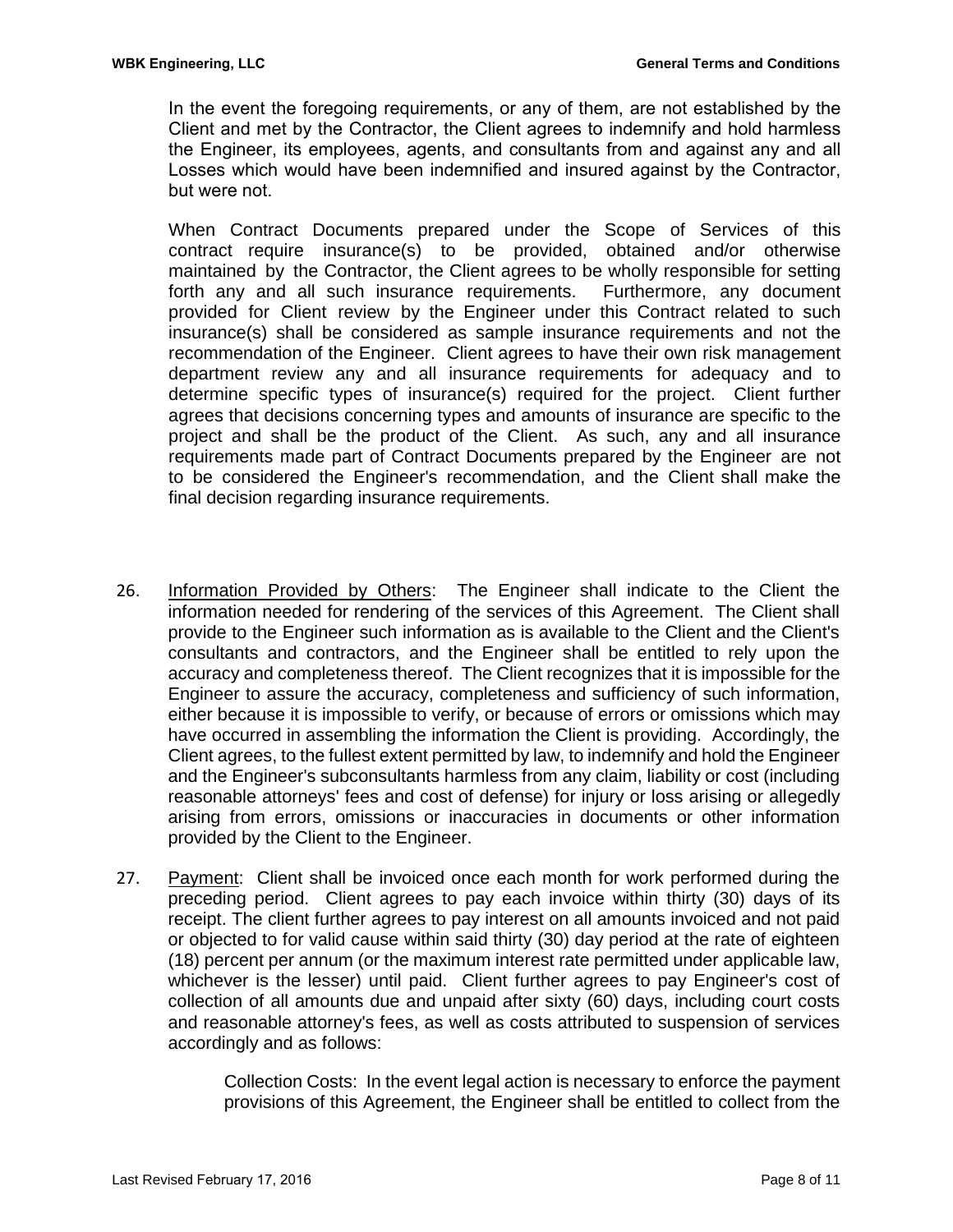Client any judgement or settlement sums due, reasonable attorneys' fees, court costs and expenses incurred by the Engineer in connection therewith and, in addition, the reasonable value of the Engineer's time and expenses spent in connection with such collection action, computed at the Engineer's prevailing fee schedule and expense policies.

Suspension of Services: If the Client fails to make payments when due or otherwise is in breach of this Agreement, the Engineer may suspend performance of services upon five (5) calendar days' notice to the Client. The Engineer shall have no liability whatsoever to the Client for any costs or damages as a result of such suspension caused by any breach of this Agreement by the Client. Client will reimburse Engineer for all associated costs as previously set forth in (Item 4 of) this Agreement.

28. When construction observation tasks are part of the service to be performed by the Engineer under this Agreement, the Client will include the following clause in the construction contract documents and Client agrees not to modify or delete it:

> Kotecki Waiver: Contractor (and any subcontractor into whose subcontract this clause is incorporated) agrees to assume the entire liability for all personal injury claims suffered by its own employees, including without limitation claims under the **Illinois** Structural Work Act, asserted by persons allegedly injured on the Project; waives any limitation of liability defense based upon the Worker's Compensation Act, court interpretations of said Act or otherwise; and to the fullest extent permitted by law, agrees to indemnify and hold harmless and defend Owner and Engineer and their agents, employees and consultants (the "Indemnitees") from and against all such loss, expense, damage or injury, including reasonable attorneys' fees, that the Indemnitees may sustain as a result of such claims, except to the extent that **Illinois** law prohibits indemnity for the Indemnitees' own negligence. The Owner and Engineer are designated and recognized as explicit third-party beneficiaries of the Kotecki Waiver within the general contract and all subcontracts entered into in furtherance of the general contract.

29. Job Site Safety/Supervision & Construction Observation: The Engineer shall neither have control over or charge of, nor be responsible for, the construction means, methods, techniques, sequences of procedures, or for safety precautions and programs in connection with the Work since they are solely the Contractor's rights and responsibilities. The Client agrees that the Contractor shall supervise and direct the work efficiently with his/her best skill and attention; and that the Contractor shall be solely responsible for the means, methods, techniques, sequences and procedures of construction and safety at the job site. The Client agrees and warrants that this intent shall be carried out in the Client's contract with the Contractor. The Client further agrees that the Contractor shall be responsible for initiating, maintaining and supervising all safety precautions and programs in connection with the work; and that the Contractor shall take all necessary precautions for the safety of, and shall provide the necessary protection to prevent damage, injury or loss to all employees on the subject site and all other persons who may be affected thereby. The Engineer shall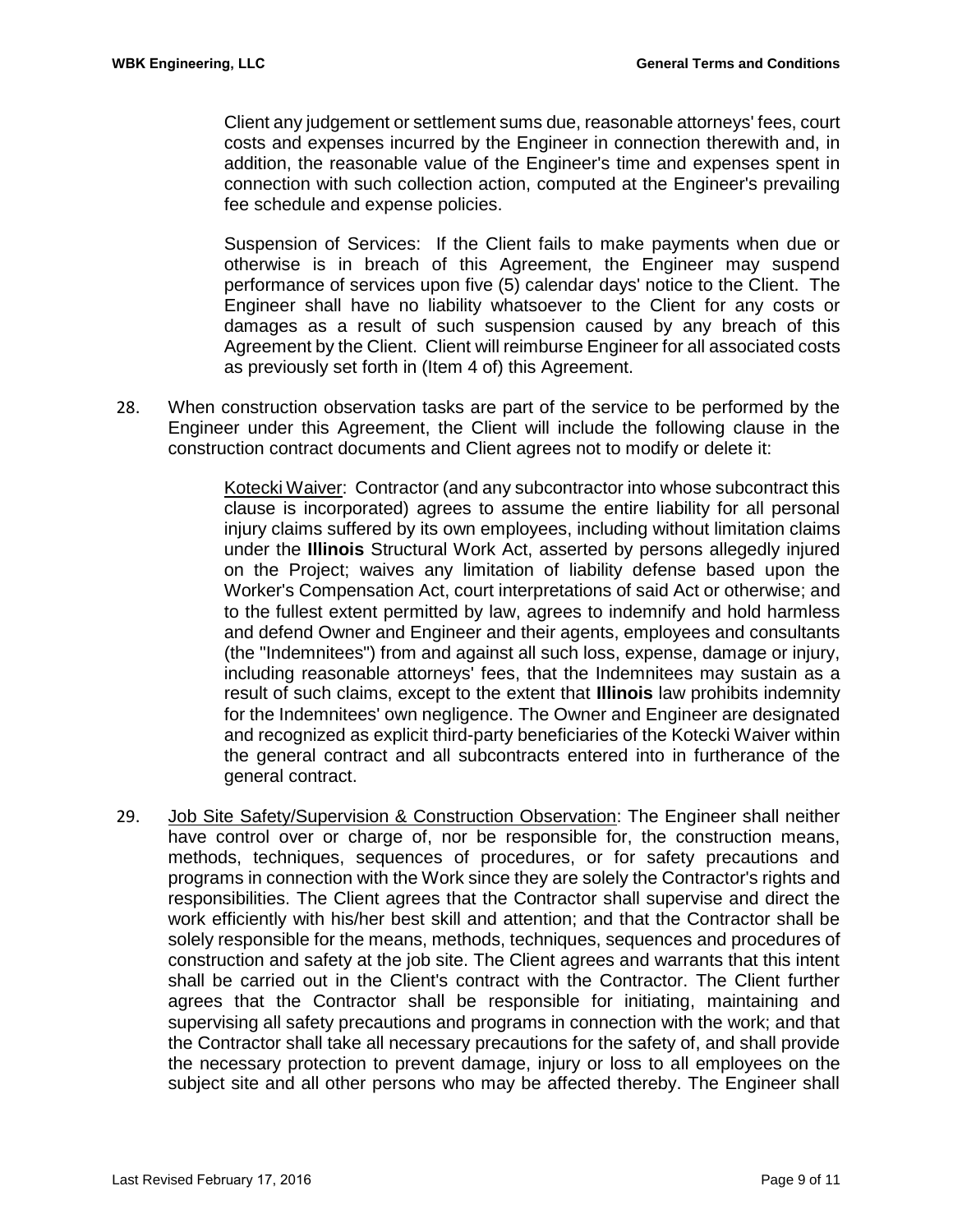have no authority to stop the work of the Contractor or the work of any subcontractor on the project.

When construction observation services are included in the Scope of Services, the Engineer shall visit the site at intervals appropriate to the stage of the Contractor's operation, or as otherwise agreed to by the Client and the Engineer to: 1) become generally familiar with and to keep the Client informed about the progress and quality of the Work; 2) to strive to bring to the Client's attention defects and deficiencies in the Work and; 3) to determine in general if the Work is being performed in a manner indicating that the Work, when fully completed, will be in accordance with the Contract Documents. However, the Engineer shall not be required to make exhaustive or continuous on-site inspections to check the quality or quantity of the Work. If the Client desires more extensive project observation, the Client shall request that such services be provided by the Engineer as Additional and Supplemental Construction Observation Services in accordance with the terms of this Agreement.

The Engineer shall not be responsible for any acts or omissions of the Contractor, subcontractor, any entity performing any portions of the Work, or any agents or employees of any of them. The Engineer does not guarantee the performance of the Contractor and shall not be responsible for the Contractor's failure to perform its Work in accordance with the Contract Documents or any applicable laws, codes, rules or regulations.

When municipal review services are included in the Scope of Services, the Engineer (acting on behalf of the municipality), when acting in good faith in the discharge of its duties, shall not thereby render itself liable personally and is, to the maximum extent permitted by law, relieved from all liability for any damage that may accrue to persons or property by reason of any act or omission in the discharge of its duties. Any suit brought against the Engineer which involve the acts or omissions performed by it in the enforcement of any provisions of the Client's rules, regulation and/or ordinance shall be defended by the Client until final termination of the proceedings. The Engineer shall be entitled to all defenses and municipal immunities that are, or would be, available to the Client.

30. Insurance and Indemnification: The Engineer and the Client understand and agree that the Client will contractually require the Contractor to defend and indemnify the Engineer and/or any subconsultants from any claims arising from the Work. The Engineer and the Client further understand and agree that the Client will contractually require the Contractor to procure commercial general liability insurance naming the Engineer as an additional named insured with respect to the work. The Contractor shall provide to the Client certificates of insurance evidencing that the contractually required insurance coverage has been procured. However, the Contractor's failure to provide the Client with the requisite certificates of insurance shall not constitute a waiver of this provision by the Engineer.

The Client and Engineer waive all rights against each other and against the Contractor and consultants, agents and employees of each of them for damages to the extent covered by property insurance during construction. The Client and Engineer each shall require similar waivers from the Contractor, consultants, agents